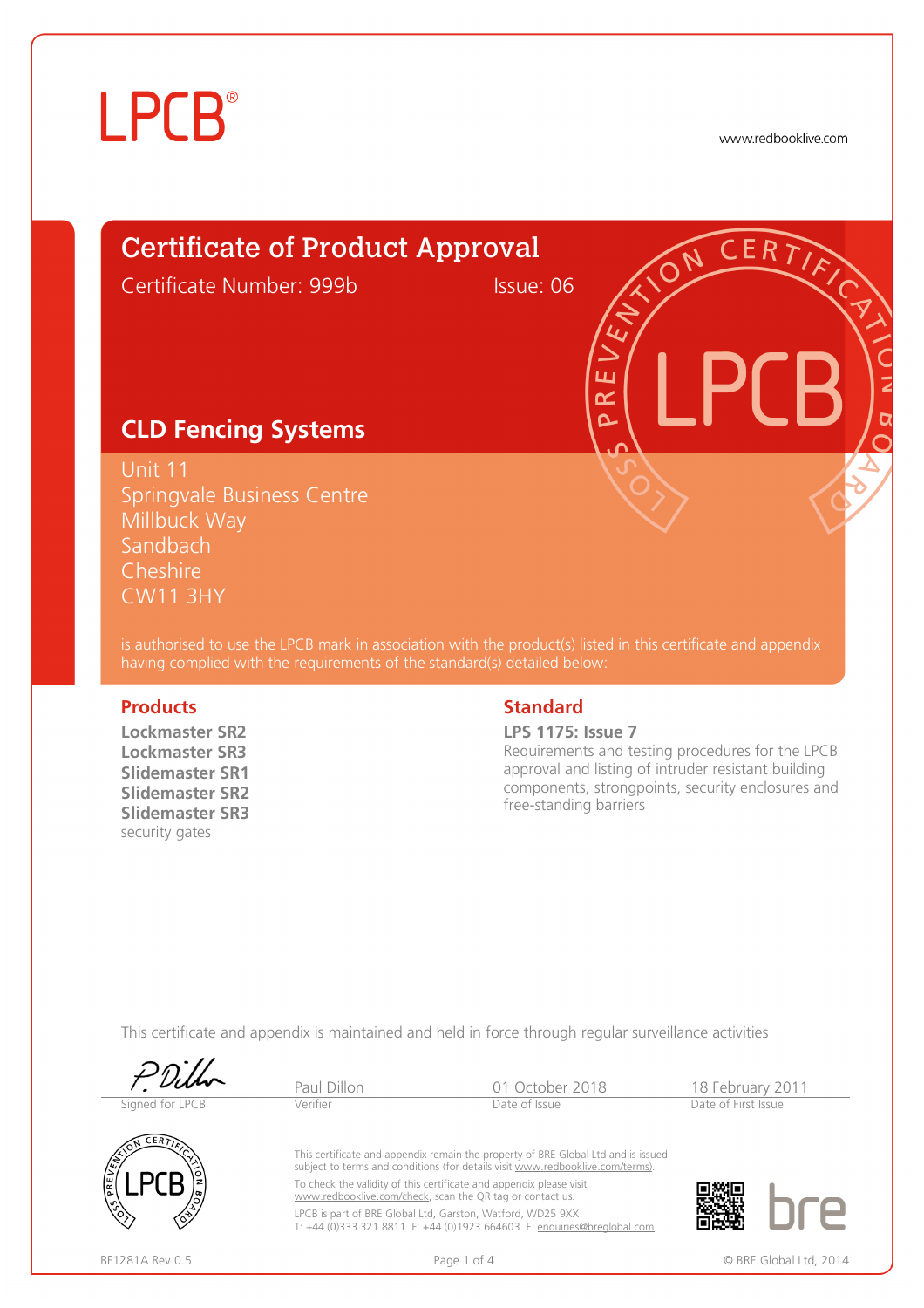# **LPCB**®

## Appendix to Certificate No: 999b **CLD Fencing Systems**

### Issue: 06

### **Security Gates**

| <b>Product Name</b> | <b>Type</b>                                                                     | Height<br>(m) | <b>Minimum</b><br>Width (m) | Maximum<br>Width (m) | Security<br>Rating | <b>LPCB</b><br>Ref. No. |
|---------------------|---------------------------------------------------------------------------------|---------------|-----------------------------|----------------------|--------------------|-------------------------|
| Lockmaster SR2      | Single leaf inward opening security gate <sup>1</sup>                           | 2.44          | 0.6                         | 3.0                  |                    | 999b/01                 |
|                     | Double leaf inward opening security gate <sup>1</sup>                           | 2.44          | 1.2                         | 6.0                  | 2                  |                         |
| Lockmaster SR3      | Single leaf outward opening security gate<br>with emergency egress <sup>2</sup> | 2.35          | 1.48                        | 1.48                 |                    | 999b/02                 |
| Slidemaster SR1     | Cantilever sliding gate                                                         | 2.48          | 1.0                         | 8.0                  |                    | 999b/03                 |
| Slidemaster SR2     | Cantilever sliding gate                                                         | 2.48          | 1.0                         | 8.0                  |                    | 999b/04                 |
| Slidemaster SR3     | Cantilever sliding gate                                                         | 2.48          | 1.0                         | 8.0                  |                    | 999b/05                 |

### **Compatible Locking Systems**

| <b>Product Name</b> | <b>Type</b>                                                        | <b>Compatible Locking Systems</b>            |              |  |
|---------------------|--------------------------------------------------------------------|----------------------------------------------|--------------|--|
|                     |                                                                    | <b>Active Leaf</b>                           | Passive Leaf |  |
| Lockmaster SR2      | Single leaf inward opening security gate                           | 1 and $2$                                    | N/A          |  |
| Lockmaster SR2      | Double leaf inward opening security gate                           | 1 and $2$                                    | 4            |  |
| Lockmaster SR3      | Single leaf outward opening security gate with<br>emergency egress | 3                                            | N/A          |  |
| Slidemaster SR1     | Cantilever sliding gate                                            | Secured using integral<br>motor <sup>3</sup> | N/A          |  |
| Slidemaster SR2     | Cantilever sliding gate                                            | Secured using integral<br>motor <sup>3</sup> | N/A          |  |
| Slidemaster SR3     | Cantilever sliding gate                                            | Secured using integral<br>motor <sup>3</sup> | N/A          |  |

This certificate and appendix is maintained and held in force through regular surveillance activities

Signed for LPCB

Paul Dillon 01 October 2018 18 February 2011



This certificate and appendix remain the property of BRE Global Ltd and is issued subject to terms and conditions (for details visit [www.redbooklive.com/terms\)](http://www.redbooklive.com/terms)). To check the validity of this certificate and appendix please visit [www.redbooklive.com/check,](http://www.redbooklive.com/check) scan the QR Tag or contact us.

LPCB is part of BRE Global Ltd., Garston, Watford WD25 9XX. T: +44 (0)333 321 8811 F: +44 (0)1923 664603 E: [Enquiries@breglobal.com](mailto:Enquiries@breglobal.com)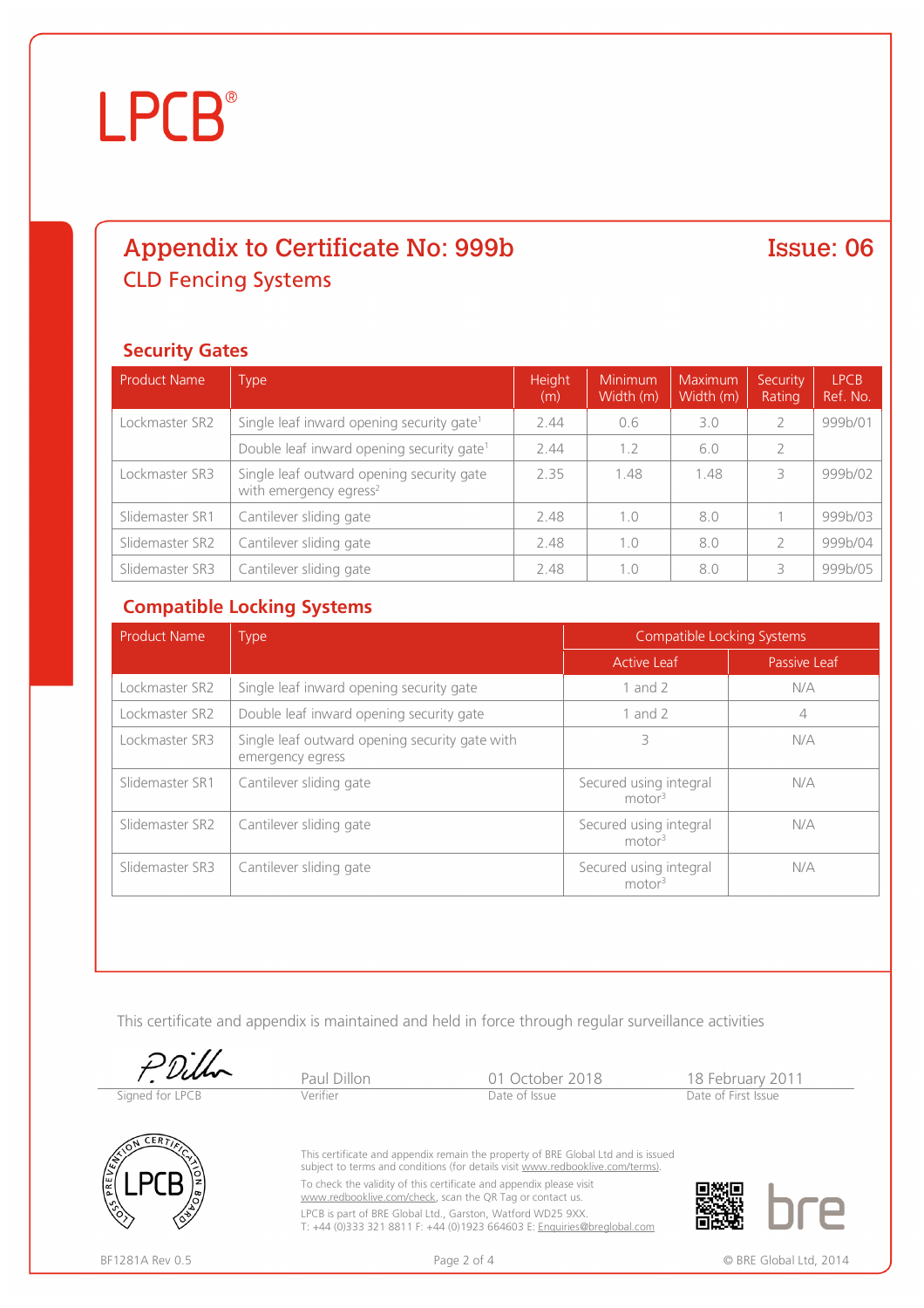# **LPCB**®

### Appendix to Certificate No: 999b **CLD Fencing Systems**

### **Compatible Locking Devices**

| Compatible<br>Locking | Manufacturer           | Model                           | <b>Type</b><br><b>Devices</b>                                   |                          | <b>Compatible Operating</b> | Compatible<br><b>Cylinders</b> |
|-----------------------|------------------------|---------------------------------|-----------------------------------------------------------------|--------------------------|-----------------------------|--------------------------------|
| <b>Device</b>         |                        |                                 |                                                                 | External<br>face         | Internal<br>face            |                                |
|                       | Chubb                  | B-3C16-PL-804                   | Mortice hook lock                                               | Key                      | Key                         | $D$ and $F$                    |
| $\overline{2}$        | Ingersoll              | London Line B-<br>$SC110-CH4$   | Mortice hook lock                                               | Key                      | Key                         | D and F                        |
| 3                     | Tindall<br>Engineering | Mico Abryll AD1<br>SATE / USCH3 | Surface-mounted single-<br>point lock with auto-<br>deadlocking | Key and<br>lever handle  | Push pad                    | $A, B, C$ and                  |
| 4                     | CLD Fencing<br>Systems | Drop bolt                       | Drop bolt                                                       | $\overline{\phantom{m}}$ | Handle                      |                                |

### **Compatible Cylinders**

| Cylinder<br>Reference | Manufacturer        | Model              | <b>Type</b>                            | 'Plus' Classification |
|-----------------------|---------------------|--------------------|----------------------------------------|-----------------------|
| А                     | Abloy               | Protec CY304-PT    | Scandinavian oval cylinder             |                       |
| B                     | Access <sub>2</sub> | Tigris Omega       | Scandinavian oval cylinder             |                       |
|                       | Access <sub>2</sub> | Tigris Plus        | Scandinavian oval cylinder             |                       |
| D                     | Eurospec            | <b>CYA 74260PC</b> | Euro-profile double cylinder (key:key) |                       |
|                       | Kaba                | ExperT             | Scandinavian oval cylinder             |                       |
|                       | Mul-T-Lock          | Interactive        | Euro-profile double cylinder (key:key) |                       |

This certificate and appendix is maintained and held in force through regular surveillance activities

Signed for LPCB

Paul Dillon 01 October 2018 18 February 2011



This certificate and appendix remain the property of BRE Global Ltd and is issued subject to terms and conditions (for details visit [www.redbooklive.com/terms\)](http://www.redbooklive.com/terms)). To check the validity of this certificate and appendix please visit [www.redbooklive.com/check,](http://www.redbooklive.com/check) scan the QR Tag or contact us.

LPCB is part of BRE Global Ltd., Garston, Watford WD25 9XX. T: +44 (0)333 321 8811 F: +44 (0)1923 664603 E: [Enquiries@breglobal.com](mailto:Enquiries@breglobal.com)  Issue: 06